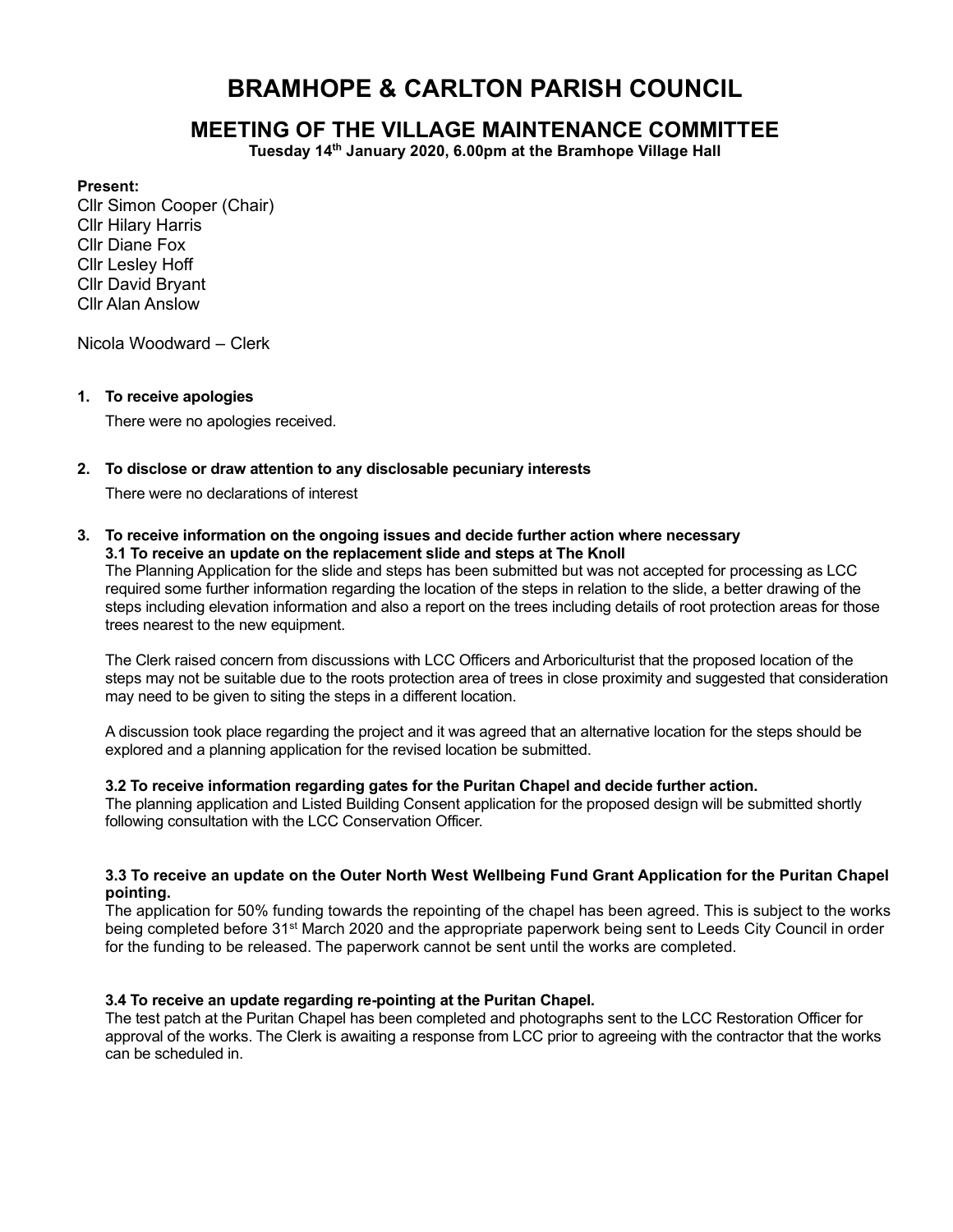#### 3.5 To receive an update on the sign for the wild flower area at Jubilee Copse.

The new sign had been received and installed, however the sign has now been removed and has not been located.

It was suggested that a similar sign be re-ordered but it should be installed on a heavy duty post with a concrete base below the ground to prevent it being removed again.

#### 3.6 To receive information regarding the roof at the Puritan Chapel and decide further action.

An investigation of the roof to determine the leak at the chapel has been undertaken. It has been recommended that the ridge tiles be removed and re-instated on a lime mortar bed and to redress and repoint the lead flashing on the bell tower to remedy the leave. The Clerk has received a quote from the company engaged to complete the repointing of the chapel. If the works are completed at the same time as the re-pointing of the chapel a reduction in the price can be achieved as the cost of the preliminaries will be less.

It was AGREED that the roof repairs should be completed at the same time as the repointing of the chapel by the same contractor.

#### 3.7 To receive an update on replacement bins for The Knoll and Recreation Ground

The replacement bins have been received and installed at The Knoll and the Recreation Ground. The old bins require disposing of. The Clerk will liaise with the Village Caretaker regarding this matter.

#### 4. To receive a report on additional work completed since 12<sup>th</sup> November 2019

Leaf clearing Cleaning of path at Puritan Chapel Removal of fallen tree at Jubilee Copse Fixing bench at The Knoll to prevent it being moved to the centre of the playground. Repair of noticeboard at Hilton Grange Litter picking in Carlton Cutting back hedge at the Car Park

# 5. To receive a report from BiB:

BiB have arranged for the baskets from The Cross to be planted up. The nursery have indicated that the hayracks are badly in poor condition/corroded and will need replacing in the near future. The Clerk will seek information about suitable replacements. Thanks to Bramhope in Bloom who have offered to help with finding suitable replacements.

It has been noted by Bramhope in Bloom that the planted beds at The Parade need washing. It was noted that this is not the responsibility of the Parish Council.

#### 6. Matters arising

# 6.1 To discuss future Village Maintenance projects for 2020/21/22/23

A discussion took place regarding future Village Maintenance Projects. Projects that were highlighted to be included in budget planning included.

- 1. An overhaul of the Pavilion to include a full refurbishment , replacement windows and doors, solar water heaters etc. Suggested to include in the 2022/23 budget. Estimated cost - £75,000
- 2. Create Caretakers work area and secure store. Suggest a purpose ready built building to be sited adjacent to the Pavilion. Suggested to include in the 2022/23 budget. Estimated cost - £30,000
- 3. Repairs to car park surfacing at the recreation ground in the budget for 2022/23 car park entrance  $-£10,000$
- 4. Rebuilding of the Cemetery front wall,(£4,000) tarmac the layby (15,000), and more gravel for the